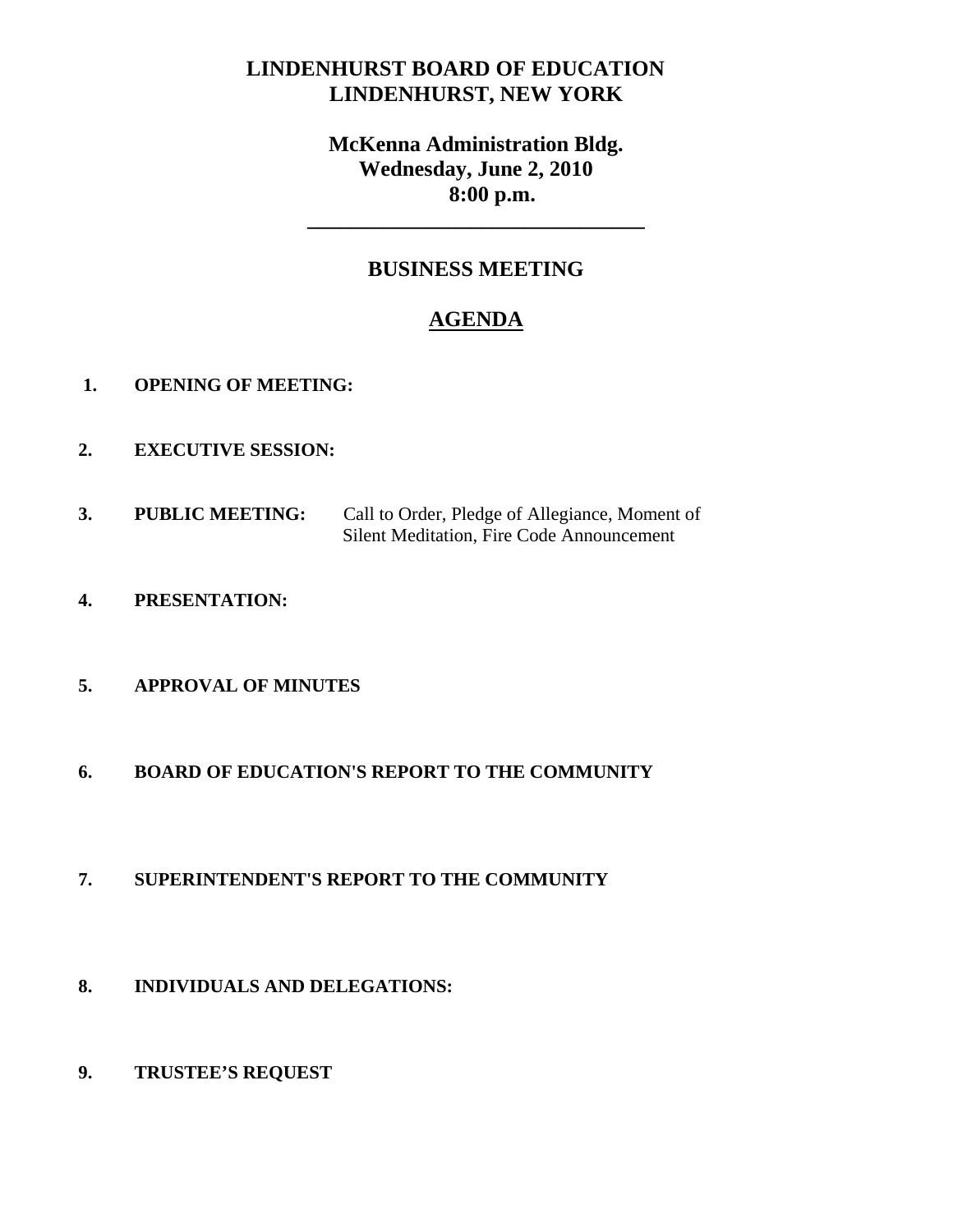### **10. SUPERINTENDENT'S RECOMMENDATIONS**

### **a. RECOMMENDATION – Board Policy # 6710 PURCHASING AUTHORITY**

### **SECOND Reading – Vote to be taken**

#### **A new board policy or revision of current board policy requires two readings.**

Recommended Action: Upon a motion made by \_\_\_\_\_\_\_\_\_\_\_\_\_\_, seconded by \_\_\_\_\_\_\_\_\_\_\_\_\_\_\_\_\_\_\_, the following proposed policy is offered for a second reading.

**6710** 

### **PURCHASING AUTHORITY**

 The Board of Education designates a Purchasing Agent yearly for the school district. The Board shall formally designate the individual named as purchasing agent at the annual organizational meeting, which will be recorded in the minutes of that meeting. If the individual so named becomes unable to fulfill the duties during the course of the year, the Board will designate another purchasing agent at the next Board meeting. The Purchasing Agent will be responsible for administering all purchasing activities and ensuring the quality and quantity of purchases made by the district.

All purchases shall be made through the Purchasing Agent.

 The Purchasing Agent is authorized to issue purchase orders without prior approval of the Board when formal bidding procedures are not required by law and budget appropriations are adequate to cover such obligations.

 The Purchasing Agent shall be responsible for preparing all bid specifications and a statement of general bidding conditions to be included in every notice or invitation to bid. If there are questions concerning specifications, the Purchasing Agent will consult with the requisitioner to clarify the matter so as to ensure that the appropriate goods or services are obtained.

Cross-ref: 2210, Board Organizational Meeting 6700, Purchasing

Ref: Education Law §1709(20-a) Gen. Mun. Law §104-b(2)(f)

Adoption date: February 4, 2009 Revised:

Vote on the motion: Yes:

No:

Abstained: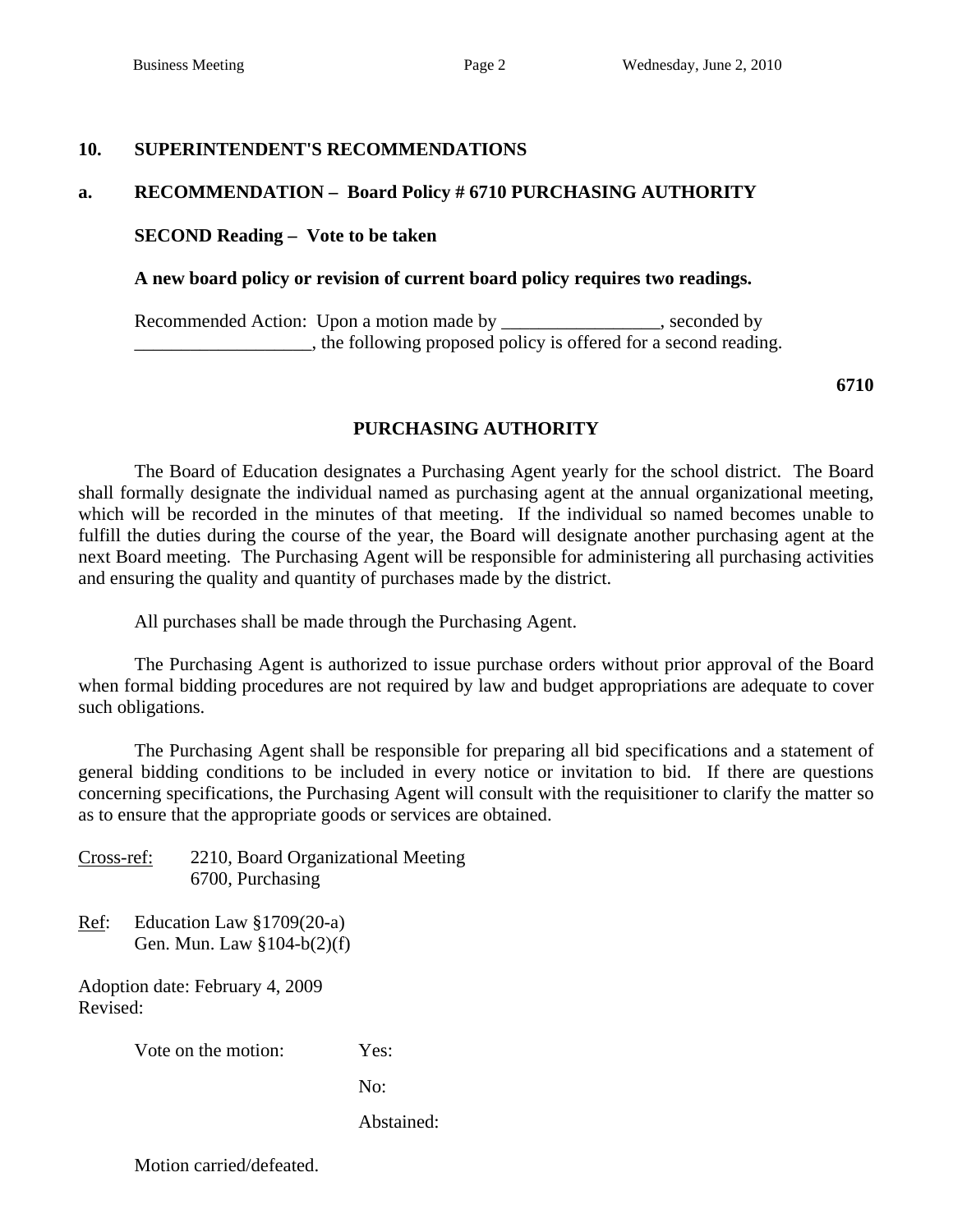### **b. RECOMMENDATION – Board Policy # 8414.6 IDLING PROHIBITION FOR BUSES AND OTHER SCHOOL VEHICLES**

 **Second Reading – Vote to be taken** 

### **A new board policy or revision of current board policy requires two readings.**

Recommended Action: Upon a motion made by \_\_\_\_\_\_\_\_\_\_\_\_\_\_\_, seconded by \_\_\_\_\_\_\_\_\_\_\_\_\_\_\_\_\_\_\_, the following proposed policy is offered for a second reading.

#### **8414.6**

### **IDLING PROHIBITON FOR BUSES AND OTHER SCHOOL VEHICLES**

 Allowing vehicles to idle (i.e., stopped with the engine running) produces unnecessary exhaust gas, which contains harmful chemicals and pollutants. In addition to negatively impacting the environment, these substances can cause cancer and other health problems, especially in children. Idling vehicles is not necessary to properly run or maintain vehicles, and in fact increases engine wear and wastes fuel.

 Recognizing these factors, the Board of Education shall take steps to reduce the idling of school buses and other school vehicles. In compliance with Education Law §3637 and Commissioner's Regulations §156.3(h), this policy shall govern the idling of school buses and all other school vehicles, whether owned, leased, or contracted for by the district.

 Anyone operating a school bus or other school vehicle must turn off the engine (no idling) in the following instances:

- while waiting for passengers to load and unload on school grounds;
- when the vehicle is parked or standing on school grounds, or in front of or adjacent to any school; or
- during sporting and other school events.

However, idling may be permitted under the following conditions:

- when necessary to maintain an appropriate temperature for passenger comfort (if auxiliary heaters are not available);
- when necessary for mechanical work, or to keep the windshield clear of ice; or
- when necessary during emergencies to operate a wheelchair lift.

 The district shall provide notice of these requirements to all school personnel within 5 school days after the start of the school year, or within 5 school days of beginning employment in the district.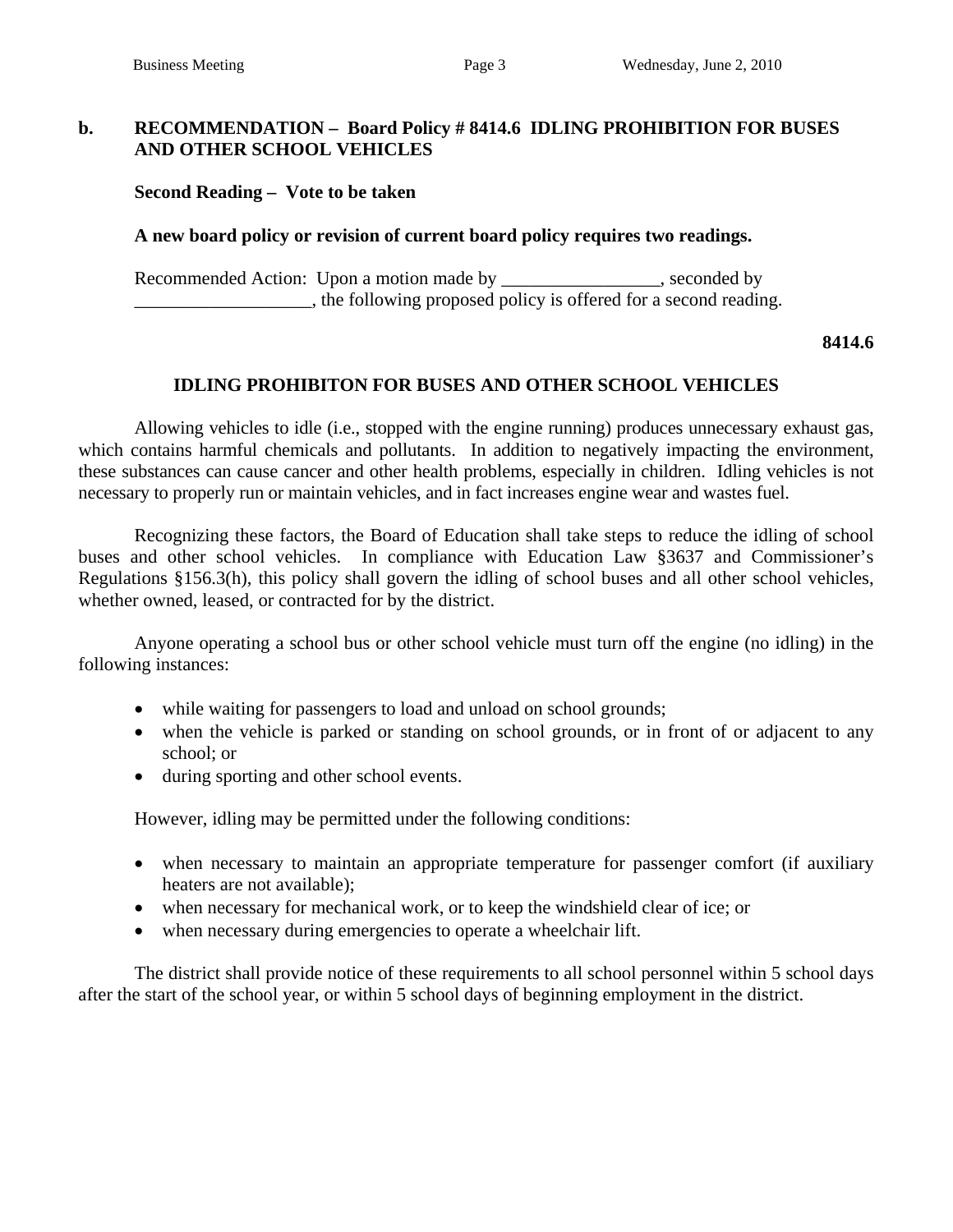When operating any school vehicle, drivers are encouraged to allow adequate space between their vehicle and any heavy duty motor vehicle in front of them. This will reduce the effect of exhaust emissions of the front vehicle on the air quality inside the school vehicle. When planning field trips and transportation routes, the Board also encourages using newer school vehicles for longer trips and older vehicles for shorter trips, when newer vehicles have lower emissions.

### Bus Loading and Unloading Practices

 Each Building Principal is responsible for developing and implementing a plan for loading and unloading buses in a safe and prompt manner that minimizes exposure to bus exhaust emissions.

 When designing new or renovated school facilities, projects shall take into account the goal of prompt loading and unloading of buses.

 When possible, drivers must park diagonally to minimize exhaust from the bus from entering adjacent buses or school buildings. Additionally, all staff shall instruct students to board the bus promptly in the afternoon to reduce loading time.

### Contracts for Student Transportation

 If the district contracts with private vendors for student transportation services, any such contract entered into on or after July 1, 2008 shall include a provision requiring compliance by the vendor with the state's bus idling laws and regulations and this policy.

### Monitoring and Review

 The Transportation Supervisor shall be responsible for monitoring compliance with this policy. At least semi-annually, the district shall monitor compliance with the law and regulations summarized in this policy, and prepare a written report. Such report shall describe the actions taken to review compliance, and the degree of adherence to law and regulations. These reports shall be kept in the district's files for six years, and shall be made available upon request.

The Board shall receive a periodic report on the district's compliance with this policy.

Ref: Vehicle and Traffic Law §142 Education Law §3637 8 NYCRR §156.3(h) 6 NYCRR Subpart 217-3

Adoption date:

Vote on the motion: Yes:

No:

Abstained: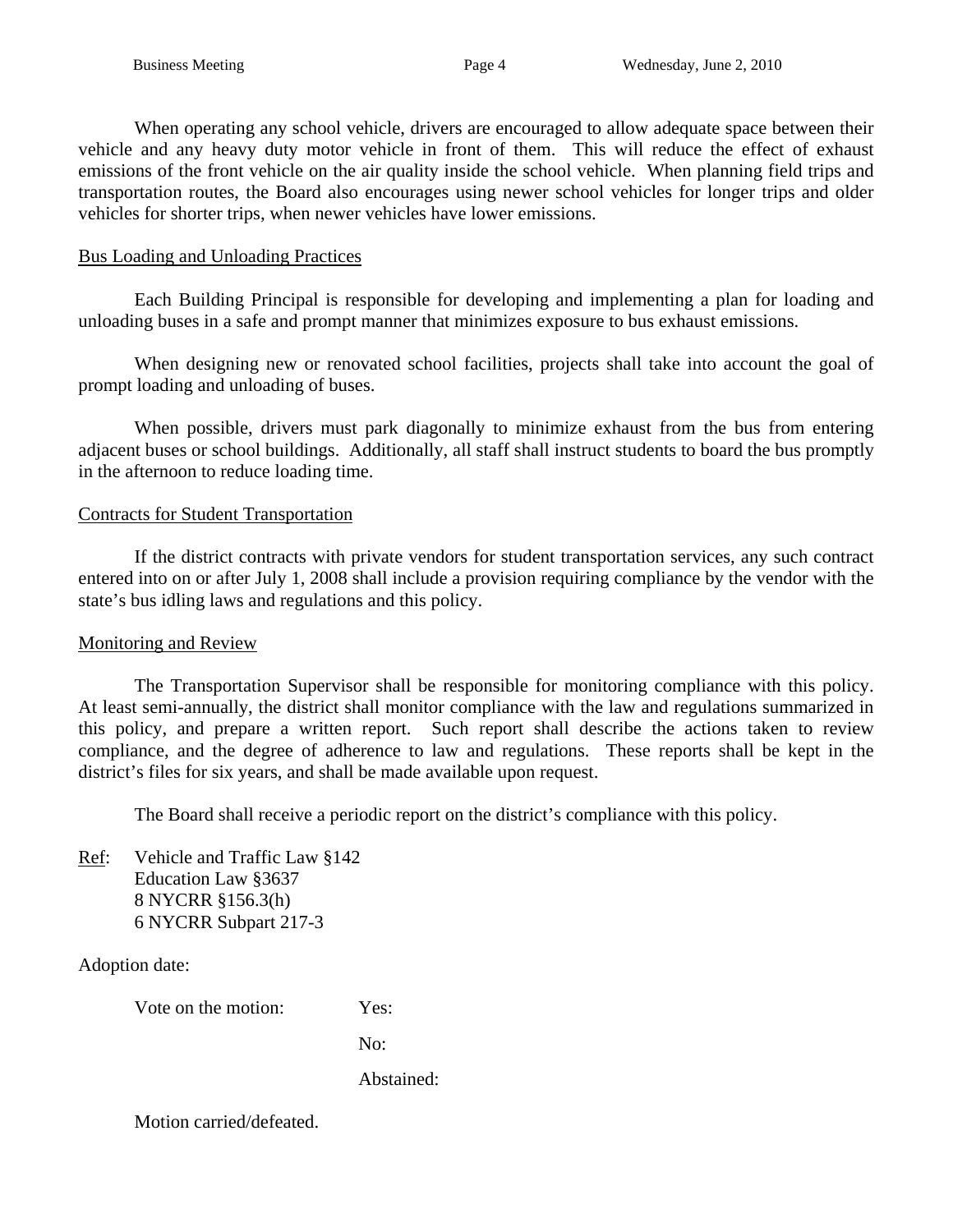# **c. RECOMMENDATION – Board Policy # 9240 RECRUITING AND HIRING**

 **Second Reading – Vote to be taken** 

### **A new board policy or revision of current board policy requires two readings.**

Recommended Action: Upon a motion made by \_\_\_\_\_\_\_\_\_\_\_\_\_\_\_\_, seconded by **Example 2.1**, the following proposed policy is offered for a second reading.

**9240** 

# **RECRUITING AND HIRING**

The Board of Education believes that the quality of the district's employees in large part determines the quality of the education offered to the district's students. As the employer for the school district, the Board will provide and maintain qualified and certified instructional and support personnel to carry out the educational programs of the district.

The designee of the Superintendent shall implement and maintain a high-quality recruiting and hiring program to attract, secure and retain the best-qualified staff to meet the needs of students and the district.

### *New or Revised Positions*

The designee of the Superintendent will develop recommended qualifications for all new positions in the district and review the qualifications for all existing positions as necessary. The designee of the Superintendent: The Superintendent must approve all recommended qualifications for all new and existing positions. The Board must approve the qualifications for all new positions in the district and revisions of the qualifications for existing positions.

The designee of the Superintendent shall refer all proposals for the creation or reclassification of all unclassified (non-instructional) positions and a statement of the duties for these positions to the Suffolk County Department of Civil Service for classification.

The designee of the Superintendent shall develop job descriptions that incorporate the qualifications and job duties for all positions in the school district. The designee of the Superintendent or the Superintendent must approve the job descriptions for all positions in the district**.**

### *Recruiting*

The district will seek the most qualified candidates for vacant positions by recruiting from a variety of sources, including present staff. District employees may apply for all positions for which they meet the certification and other stated qualifications.

 The Board and its employees will adhere to the practice of recruiting and hiring personnel without regard to age, color, creed, disability, marital status, national origin, race, religion, sex or any other status protected by federal or state law.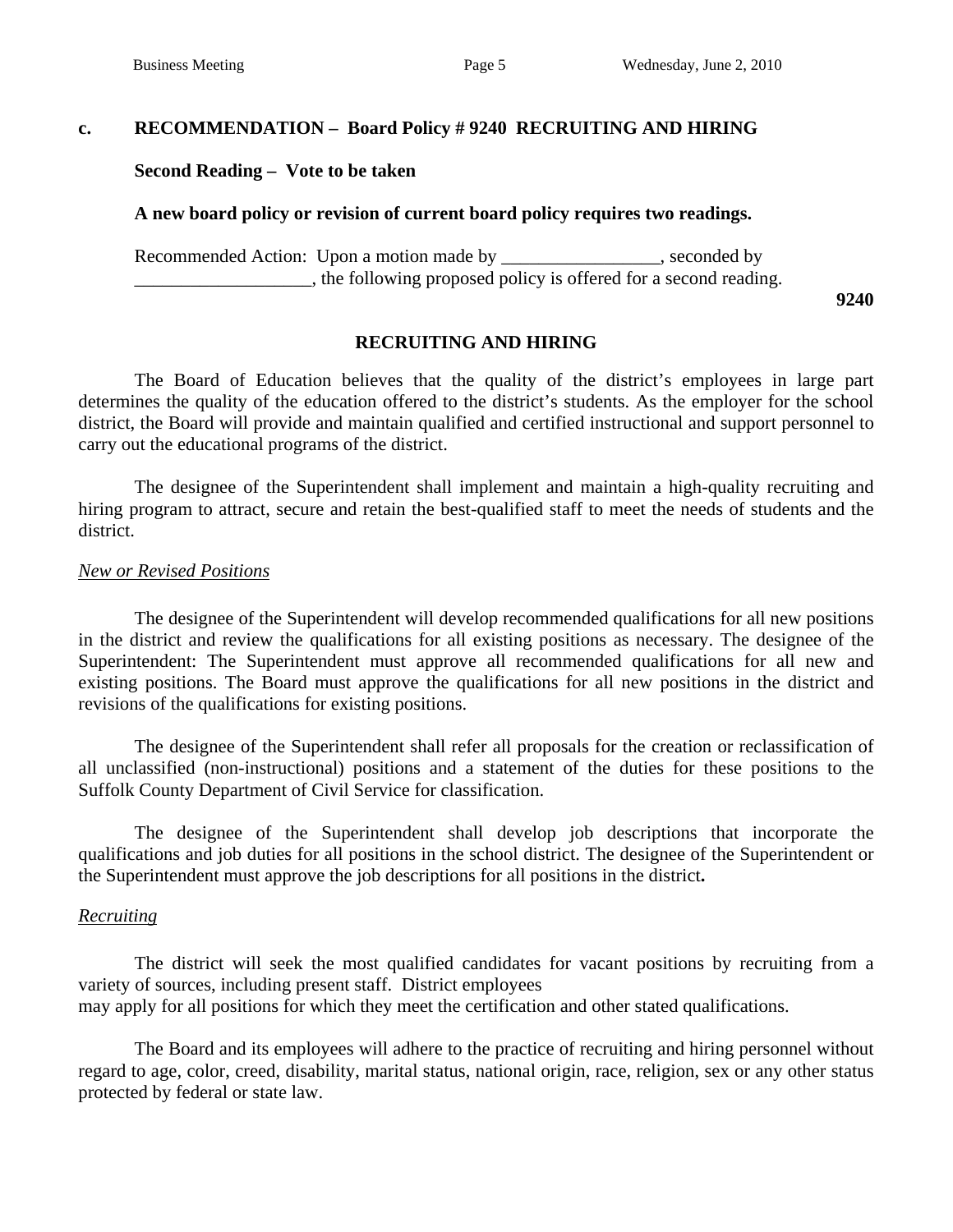The Board will practice due diligence in finding the most qualified person for any open positions. The Board recognizes that some specialized positions are difficult to fill because of shortages of qualified candidates. In rare instances, the Board may need to a hire retired public employee, in which case it will follow the Commissioner's regulations for securing a § 211 waiver. When recruiting for an open position the Board will first undertake a through and good faith search for a certified and qualified individual who will not require such a waiver for employment.

# *Hiring*

Through standard recruiting and hiring procedures, the Superintendent's designee will ensure that candidates for district employment meet all the qualifications set for the position sought. The district will comply with all the requirements of the Education and Civil Service laws, including any fingerprinting requirements. Whenever possible, preference shall be given to residents of the Lindenhurst Union Free School District, especially those who have satisfactorily performed in a substitute position in the district.

The Superintendent's designee will recommend individuals for employment to the Superintendent. The Superintendent must recommend all individuals for employment to the Board. The Board must approve of all individuals who are employed by the school district.

If a candidate proposed for hire is the spouse or child of a member of the Board of Education, they may be appointed with a two-thirds majority vote of the Board.

Ref: Age Discrimination in Employment Act (ADEA), 29 USC §§ 621 *et seq.* (prohibiting discrimination on the basis of age) Americans with Disabilities Act (ADA), 42 USC §§ 12101 *et seq.* (prohibiting discrimination on the basis of disability)

Civil Rights Act of 1964 (Title VII), 42 USC §§ 2000e *et seq.* (prohibiting discrimination on the basis of color, national origin, race, religion and sex) Rehabilitation Act of 1973 (Section 504), 29 USC § 794 (prohibiting discrimination on the basis of disability) Title IX, 20 USC §§ 1681 *et seq.* (prohibiting discrimination on the basis of sex) New York State Constitution, article V, § 6 (requiring public employees be appointed on the basis of merit and fitness) Civil Service Law §§ 22, 40-44, 61(1) (rules on classified positions) Education Law §§ 1604(8), 1709(16), 2503(3), 2554(2), 3012(1)(a) (board's authority to hire employees)

Education Law §§ 1604(39), 1709(39), 1804(9), 1950(4), 2503(18), 2554(25) (fingerprinting requirements) Executive Law §§ 290 *et seq.* (prohibiting discrimination on the basis of age, color, creed, disability, marital status, national origin, race or sex)

Adoption date: February 4, 2009

Revised:

Vote on the motion: Yes:

No:

Abstained: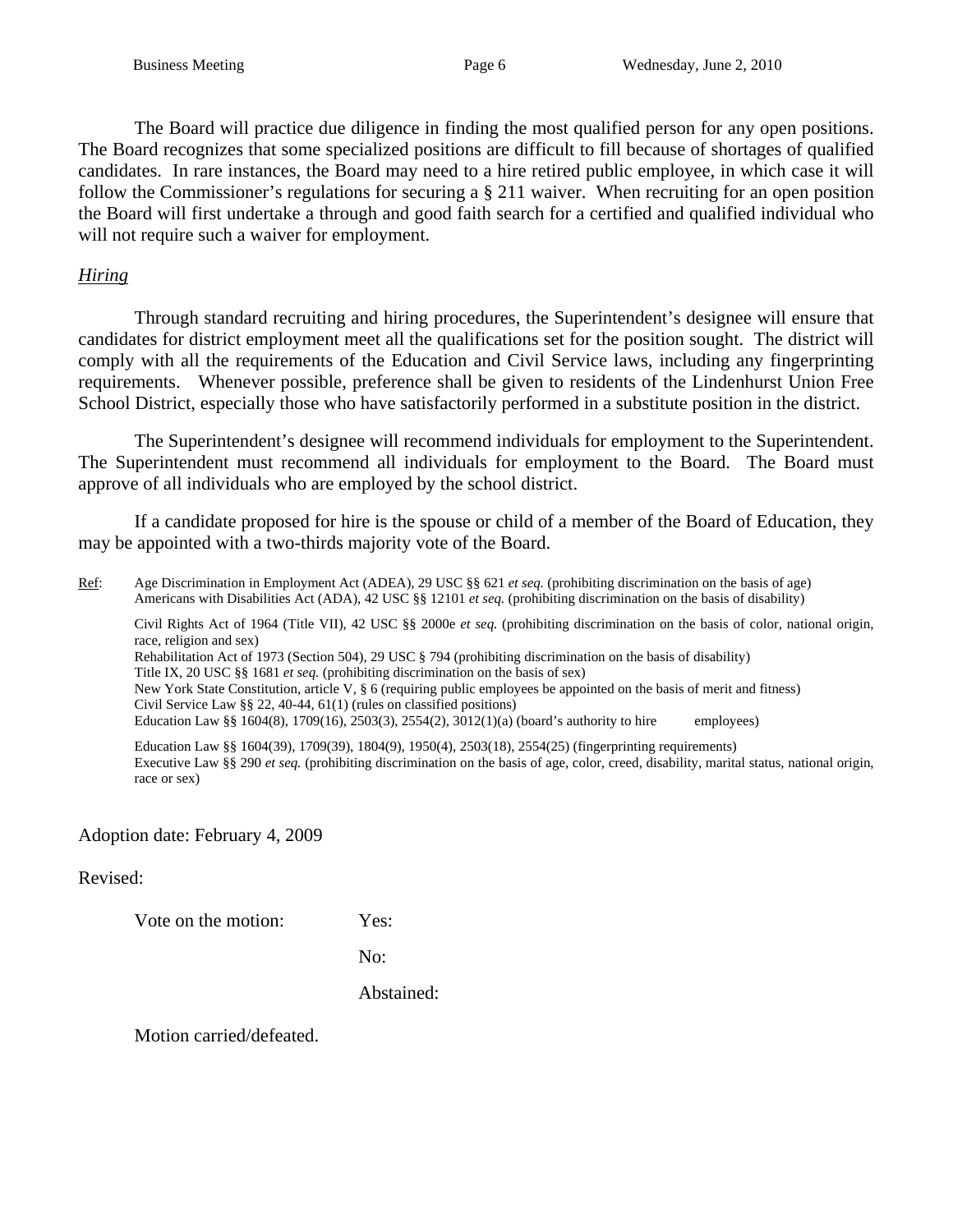# **d. RECOMMENDATION – Board Policy # 9520.2 FAMILY AND MEDICAL LEAVE**

### **Second Reading – Vote to be taken**

### **A new board policy or revision of current board policy requires two readings.**

Recommended Action: Upon a motion made by \_\_\_\_\_\_\_\_\_\_\_\_\_\_\_, seconded by **Example 2.1**, the following proposed policy is offered for a second reading.

 **9520.2** 

# **FAMILY AND MEDICAL LEAVE**

Consistent with the federal Family and Medical Leave Act of 1993, the Board of Education recognizes the right of eligible employees to unpaid family and medical leave for up to twelve (12) weeks during any twelve (12) month period. The Board shall ensure that all eligible employees who use such leave

shall have their health benefits continued and shall be returned to an equivalent position according to established Board practices, policies and collective bargaining agreements.

 To be eligible for family or medical leave an employee must have been employed for at least twelve months and have worked at least 1,250 hours during the prior twelve months.

Family leave shall be granted:

- 1. With the birth and care of a newborn child;
- 2. With the adoption or foster placement of a child;
- 3. To care for an employee's spouse, parent, or child with a serious health condition or next of kin of a covered servicemember requiring care;
- 4. Due to a serious health condition that makes the employee unable to perform the essential functions of the employee's job;.
- 5. Due to any qualifying exigency as defined in Department of Labor regulations, arising out of the fact that the spouse, or a son, daughter, or parent of the employee is on active duty (or has been notified of an impending call or order to active duty) in the Armed Forces in support of a contingency operation.

 However, an eligible employee who is the spouse, son, daughter, parent, or next of kin of a covered servicemember is entitled to a total of 26 workweeks of leave per year to care for the servicemember. Leave under this paragraph is available only during a single year. During that year the employee is entitled to a combined total of 26 workweeks of leave under this policy

An employee may elect, or the district may require, an employee to use accrued paid vacation, personal or family leave for purposes of a family leave. An employee may elect, or the district may require, an employee to use accrued vacation, personal, or medical/sick leave for purposes of a medical leave.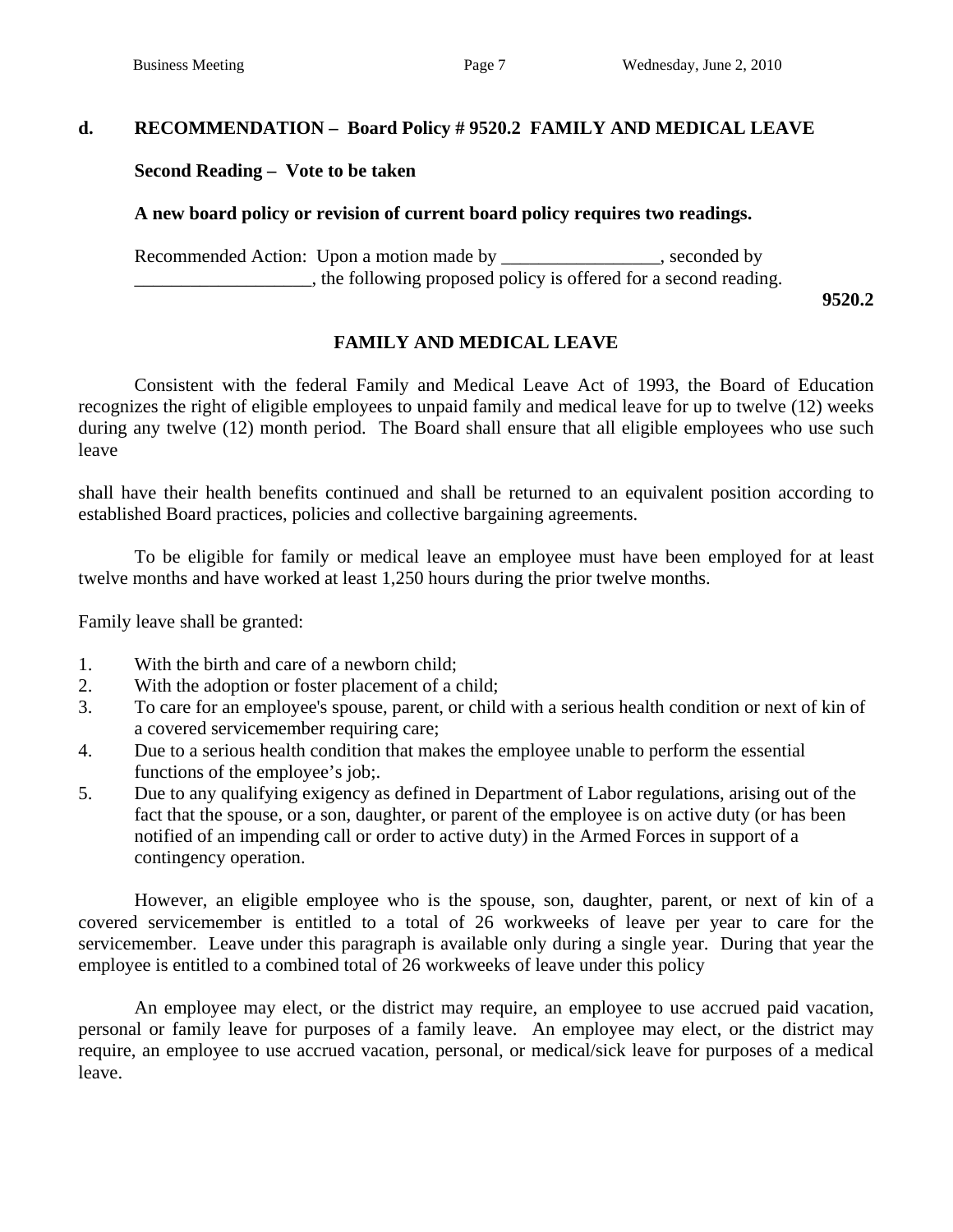The employee shall notify the district of his/her request for leave, if foreseeable, at least 30 days prior to the date when the leave is to begin. If such leave is not foreseeable then the employee shall give such notice as is practical. The district may require a certification from a health care provider if medical leave is requested. When an employee returns following a leave, he/she must be returned to the same or equivalent position of employment. The Superintendent of Schools or designee may reassign a teacher consistent with the teacher's agreement to a different grade level, building or other assignment consistent with the employee's certification and tenure area.

 The Board shall ensure that family and medical leave, consistent with the Family and Medical Leave Act, is provided to all eligible employees, unless they are covered by a collective bargaining agreement which provides greater leave benefits than this Act.

The district shall post a notice prepared or approved by the Secretary of Labor stating the pertinent provisions of the Family and Medical Leave Act, including information concerning enforcement of the law.

Ref: 29 U.S.C. §§ 207, 2611, 2612, 2613, 2614, 2618, 2619. 29 CFR 825.110, 825.309, 825.600, 825.603, 825.800.

Adoption date:

Vote on the motion: Yes:

No:

Abstained:

Motion carried/defeated.

# **e. RECOMMENDATION – Board Policy # 9520.2-R FAMILY AND MEDICAL LEAVE REGULATION**

Second Reading – Vote to be taken

A new board policy or revision of current board policy requires two readings.

Recommended Action: Upon a motion made by \_\_\_\_\_\_\_\_\_\_\_\_\_\_\_, seconded by \_\_\_\_\_\_\_\_\_\_\_\_\_\_\_\_\_\_\_, the following proposed policy is offered for a second reading.

 **9520.2-R** 

# **FAMILY AND MEDICAL LEAVE REGULATION**

Consistent with the federal Family and Medical Leave Act of 1993, the Board of Education shall provide a minimum of twelve (12) weeks of unpaid leave in a twelve (12) month period for its eligible employees. An eligible employee must have been employed for at least twelve months, have worked at least 1,250 hours during the prior twelve months, and be employed at a worksite where at least 50 employees are employed by that employer within a 75 mile radius of that worksite.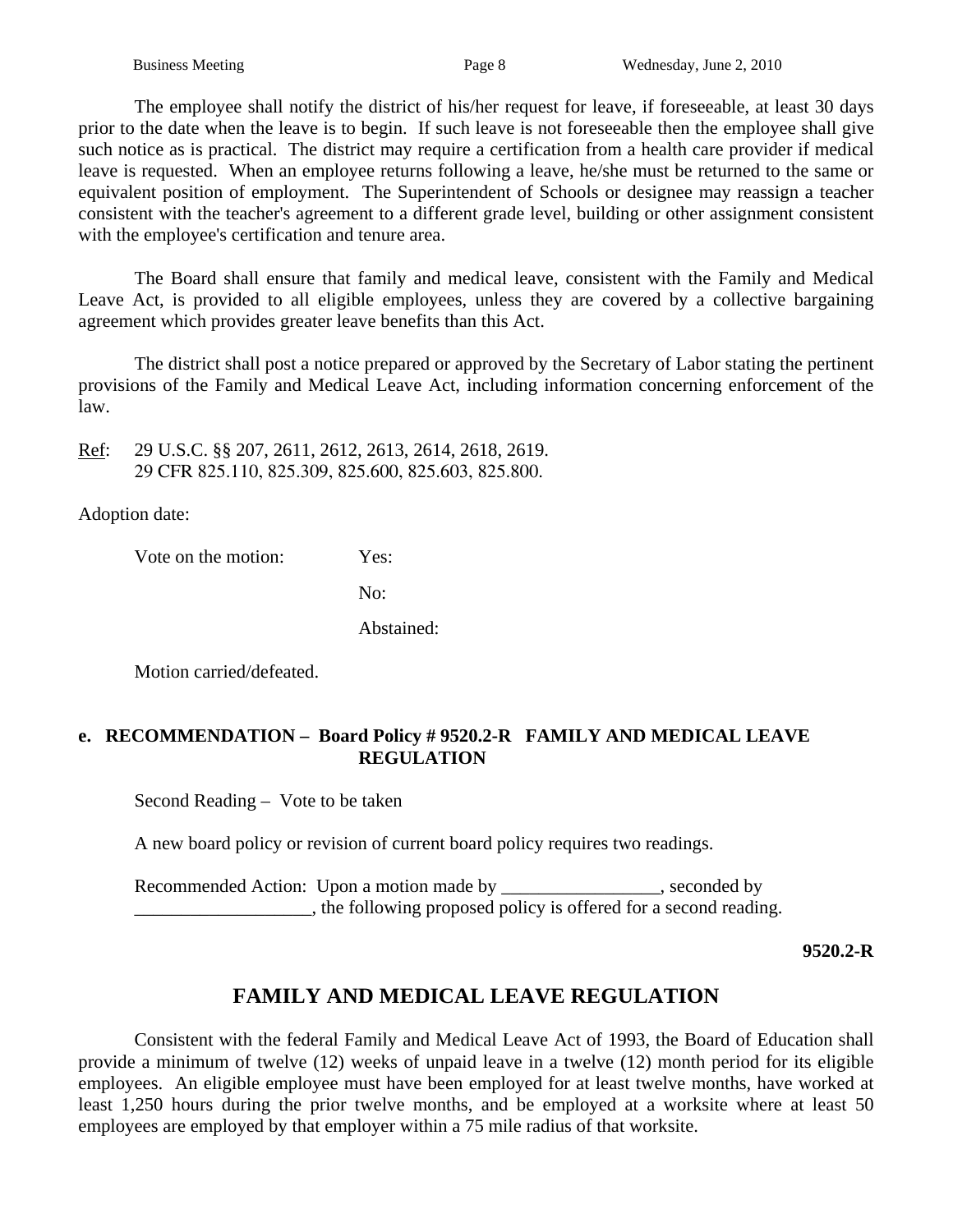# *Right to Benefits During Leave*

 An eligible employee is entitled to a combined total of twelve weeks of unpaid family and medical leave. Any employee who uses the unpaid leave shall have his/her health benefits continued during the leave, shall not have any previously accrued benefits altered and shall be returned to an equivalent position according to established Board policies and collective bargaining agreements. The employee is not entitled to accrue seniority during the leave.

 An employee may elect, or the district may require, an employee to use available paid leave time for purposes of a family or medical leave. However, an employee may only use accrued medical/sick leave in accordance with the collective bargaining agreement.

# *Family and Medical Leave*

 Family leave is available when a child is born to the employee, adopted by an employee or one is placed with the employee for foster care. Medical leave is available in order for the employee to take care of a spouse, child, parent who has a serious health condition, when the employee has a serious health condition rendering him/her unable to perform the functions of the employee's job or the care of a next of kin of a covered service member who requires care.

 A child shall include any individual whether biological, adopted, a foster child, a stepchild, a legal ward, or a child standing in loco parentis who is under eighteen years of age or, if over eighteen, is incapable of self-care due to a mental or physical disability. A parent shall include the biological parent of the employee or an individual who stood in loco parentis to the employee when he/she was a child. Furthermore, a serious health condition means an illness, injury, impairment, or physical or mental condition that involves inpatient care or continuing treatment by a health care provider.

 Family leave must be taken within one year of the birth or placement of the employee's child. If both spouses are employed by the district, the combined amount of leave for family leave or medical leave to care for a sick parent may be limited to twelve weeks. This limitation does not include medical leave to care for a child or spouse or for an employee's personal medical/sick leave.

# *Notice to Take Leave*

 The employee shall notify the district of his/her request for family or medical leave at least 30 days prior to the date when the leave is to begin, when such leave is foreseeable. If such leave is not foreseeable then notice shall be given as early as is practical. If the employee requests medical leave, reasonable attempts shall be made to schedule treatment so as not to disrupt the district's operations.

# *Intermittent Leave*

 An employee who requests family leave, shall not be provided intermittent leave or a reduced leave schedule unless the employee and district mutually agree. Intermittent leave may be provided for medical leave, however, the district may transfer the employee to a comparable position if it will better accommodate such intermittent periods of leave. For instructional employees who request medical leave and it is foreseeable that the medical treatment shall cause the employee to be on leave for more than 20% of the total number of working days in the period of leave, the district may require the employee to take a block of time or to transfer to an equivalent position for which the employee is qualified, but which better accommodates intermittent periods of leave.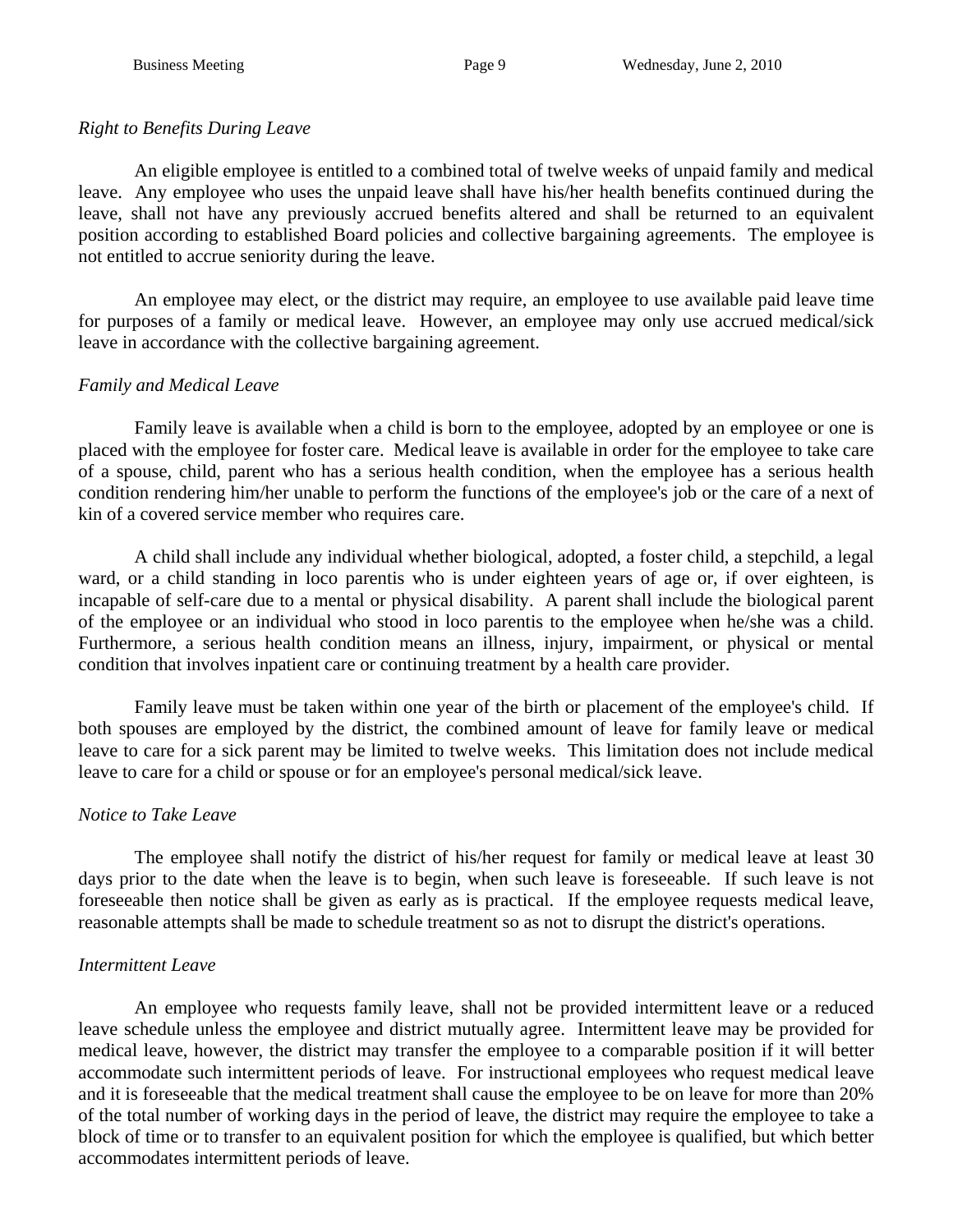### *Military Leave: Leave Related to Active Duty or a Call to Active Duty*

 If the necessity for leave because of a qualifying exigency arising from the fact that a family member is on active duty or has been notified of an impending call to active duty is foreseeable, the employee shall give such notice to the district as soon as is reasonable and practicable.

 The School Board may require that a request for leave because of a qualified exigency arising from the fact that the employee's spouse, son, daughter, or parent is on active duty or has been notified of an impending call to active duty be supported by a certification issued in accordance with regulations.

### *Certification*

 The district may require the employee requesting medical leave to present a certification from the health care provider of the person for whom the employee is taking the leave. Upon request by the district, the employee must provide the certification within 15 days. The certificate shall include:

- 1. the date on which the serious health condition commenced;<br>2. the probable duration of the condition:
- 2. the probable duration of the condition;<br>3. the appropriate medical facts within
- 3. the appropriate medical facts within the knowledge of the health care provider regarding the condition;
- 4. a statement that the employee is needed to care for the family member and an estimate of the amount of time that such employee shall be needed or a statement
- 5. that the employee is unable to perform the functions of the employee's position; and
- 6. the dates and duration of medical treatment if the request for intermittent leave is for a planned medical treatment.

If the district doubts the validity of the certification, then, at the district's expense, a second opinion may be required from a health care provider selected by the district. The school physician cannot give this opinion. If the two opinions conflict, a third health care provider, at the district's expense, may be chosen by the two parties to render a final opinion.

### *Restoration*

 An instructional employee who begins any type of leave at least five (5) weeks before the end of an academic term, may be required not to return until the new term begins if the leave is at least three (3) weeks long and the employee would return during the last three (3) weeks of the term.

An instructional employee who begins leave, for any purpose other than personal illness, less than three (3) weeks prior to the end of the term and the leave is longer than five (5) working days, may be required not to return until the new term begins.

# *Failure to Return*

 The district may recover the health care premiums paid during the leave if the employee fails to return from the leave. However, recovery cannot occur if the employee fails to return because of the continuation, recurrence, or onset of a serious health condition or due to circumstances beyond the control of the employee.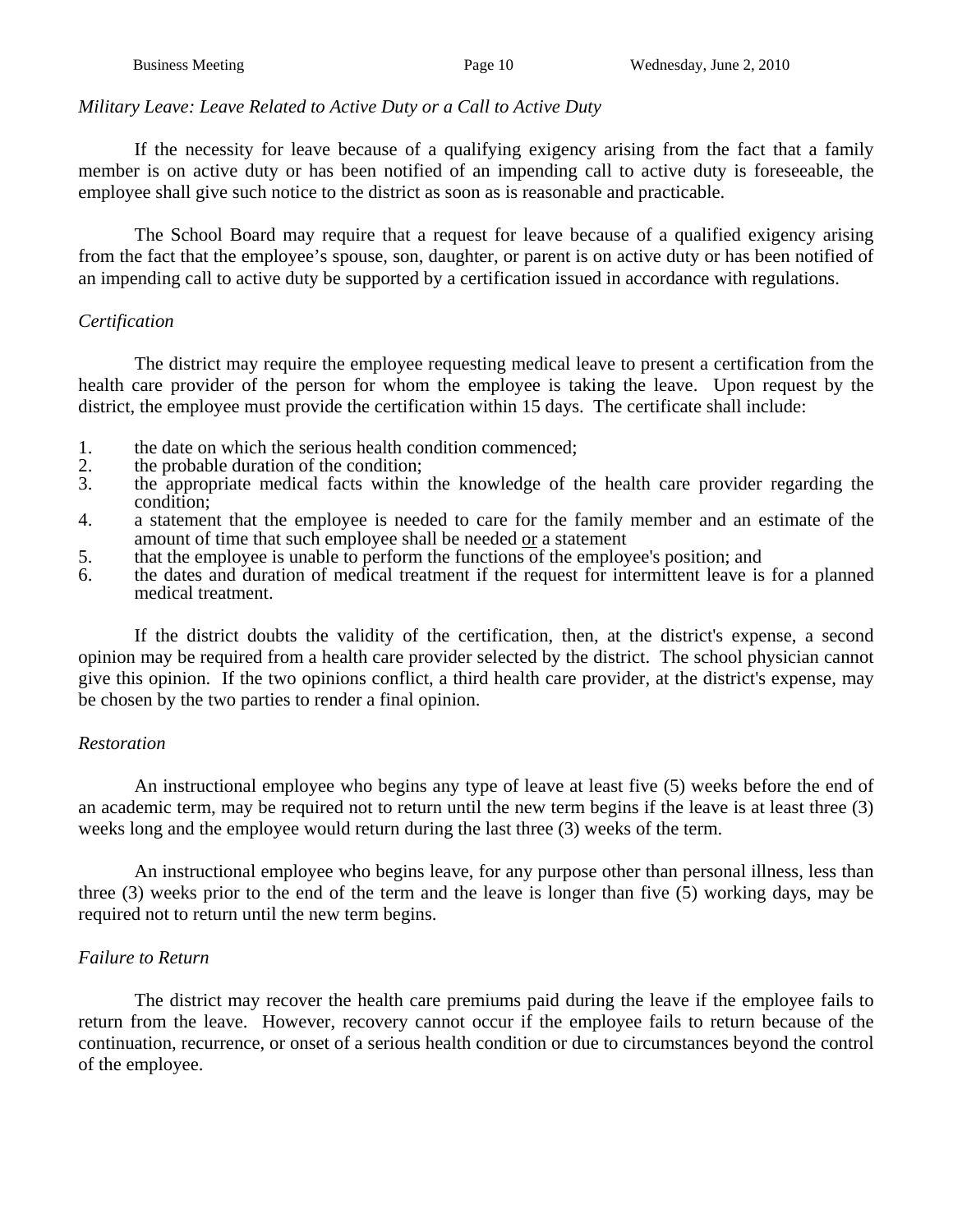# *Effect on Existing Laws or Agreements*

 The Board shall ensure that family and medical leave, consistent with the Family and Medical Leave Act, is provided to all eligible employees, whether or not they are covered by a collective bargaining agreement. Any collective bargaining agreement which contains greater leave benefits than this policy shall remain in force.

# *Notice of Policy*

 The district shall post a notice prepared or approved by the Secretary of Labor stating the pertinent provisions of the Family and Medical Leave Act, including information concerning enforcement of the law.

Adoption date:

Vote on the motion: Yes:

No:

Abstained:

Motion carried/defeated.

# **f. RECOMMENDATION – Board Policy # 9520.5 LEAVES OF ABSENCE**

Second Reading – Vote to be taken

A new board policy or revision of current board policy requires two readings.

Recommended Action: Upon a motion made by \_\_\_\_\_\_\_\_\_\_\_\_\_\_\_\_, seconded by \_\_\_\_\_\_\_\_\_\_\_\_\_\_\_\_\_\_\_, the following proposed policy is offered for a second reading.

 **9520.5** 

# **LEAVES OF ABSENCE**

 In general, leaves of absence shall be administered by the Superintendent of Schools or his or her designee. The Board of Education reserves the right to grant leaves of absence for purposes or under conditions not contemplated or considered in this policy statement. Under laws and rules governing such action, the Board may undertake appropriate disciplinary action where a leave of absence is falsely requested or improperly used. Except by permission of the Superintendent, as expressed in writing, the purpose or conditions of a leave of absence may not be altered.

 Contractual leaves of absence shall be granted to employees who are members of a negotiating unit. In such cases, authorization to approve requests for leaves of absence submitted shall be pursuant to provisions of contracts in effect between the district and each bargaining unit.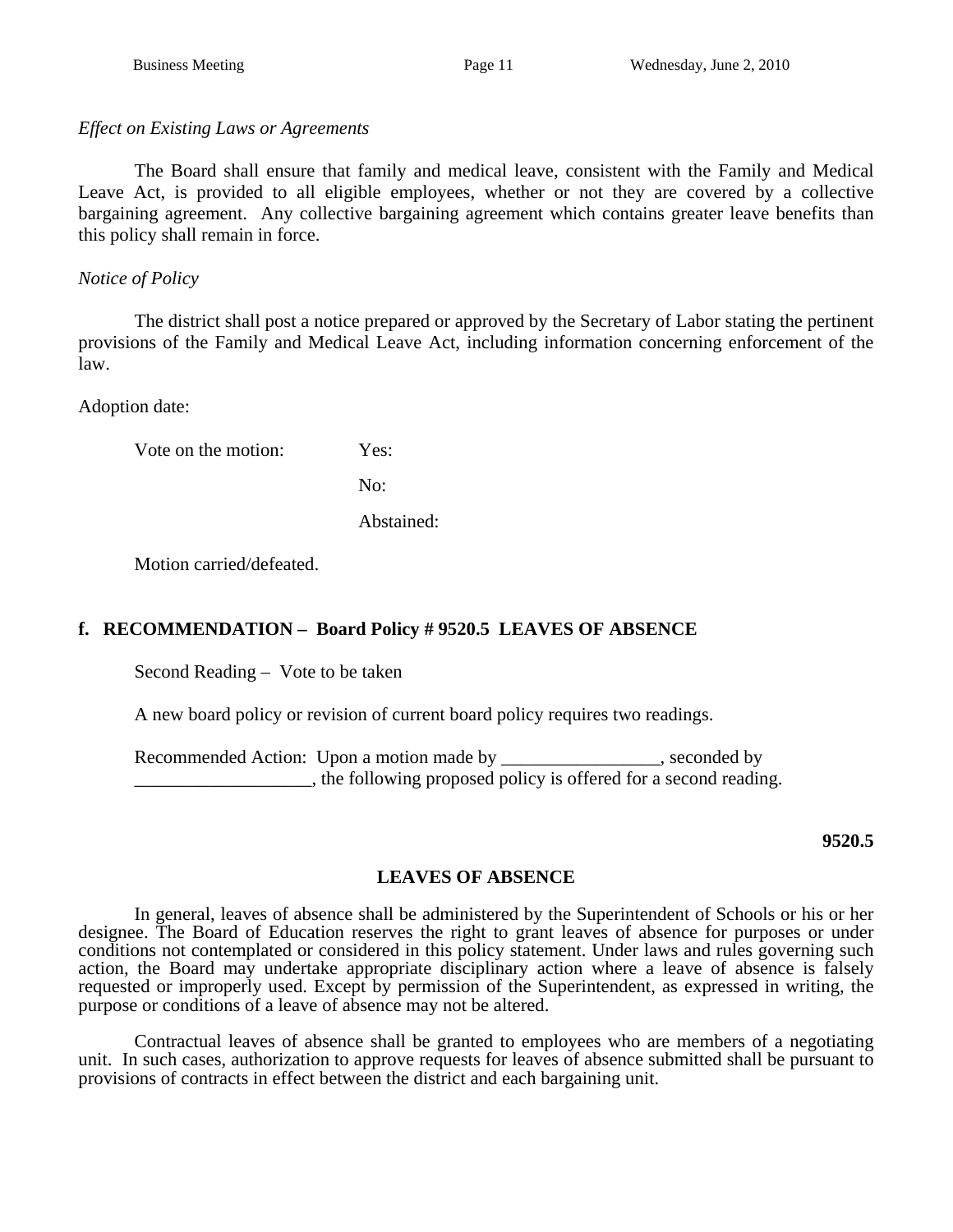- In the case of employees who are not members of a negotiating unit, authorization is granted to approve requests for leaves of absence submitted by such employees where the requests are consistent with provisions of contracts in effect between the district and the bargaining unit most compatible with the employment status of the employee.
- In the case of employees who are under contract to the district, authorization is granted to implement provisions for leaves of absence contained in each such contract.

 Unpaid leaves of absence not covered above shall be subject to limitations enumerated in this policy statement. Such authorization is granted for the following unpaid leaves of absence:

- For a period of time not to exceed one school year for approved graduate study, such leave to include any required internship experience.
- At the expiration of a paid sick leave of absence, to extend such a leave of absence for a period of time not to exceed the end of the school year next succeeding the school year in which the paid leave of absence commenced.

 Unpaid leaves of absence shall not be used to extend vacation periods, to take vacations, to engage in other occupations, or to provide additional personal leaves except that the Superintendent shall have discretion, where circumstances warrant, to approve leaves of absence for such purposes.

 Unpaid leaves of absence shall not be granted unless the services of a substitute employee, satisfactory in the discretion of the Superintendent, are able to be secured.

 Except where it interferes with an employee's legal or contractual rights, the timing of unpaid leaves of absence will be granted at the convenience of the district.

 The district will notify employees of their right to leaves as indicated by federal law, state law or regulation.

### **Other Leaves**:

#### Blood Donation

In accordance with state law, employees desiring to make blood donations shall be granted three (3) hours of leave in any twelve (12) month period. The leave may not exceed three (3) hours unless agreed to by the Superintendent or his or her designee. Additional leaves for the purpose of blood donation under any other provision of law shall not be prevented.

Leave granted to employees for off premises blood donation is not required to be paid leave. Leave taken by employees for "donation leave alternatives" (which is what the law terms on-site blood donation) shall be paid leave given without requiring the employee to use accumulated vacation, personal, sick or other existing leave time.

Employees wishing to utilize the leave time for offsite blood donation shall give a minimum of three (3) working days notice to the Superintendent or his or her designee. Employees wishing to utilize the leave time for alternate donations shall give a minimum of two (2) working days notice.

The district will provide reasonable accommodations in emergency situations where an employee needs to donate blood for his own surgery or that of a family member.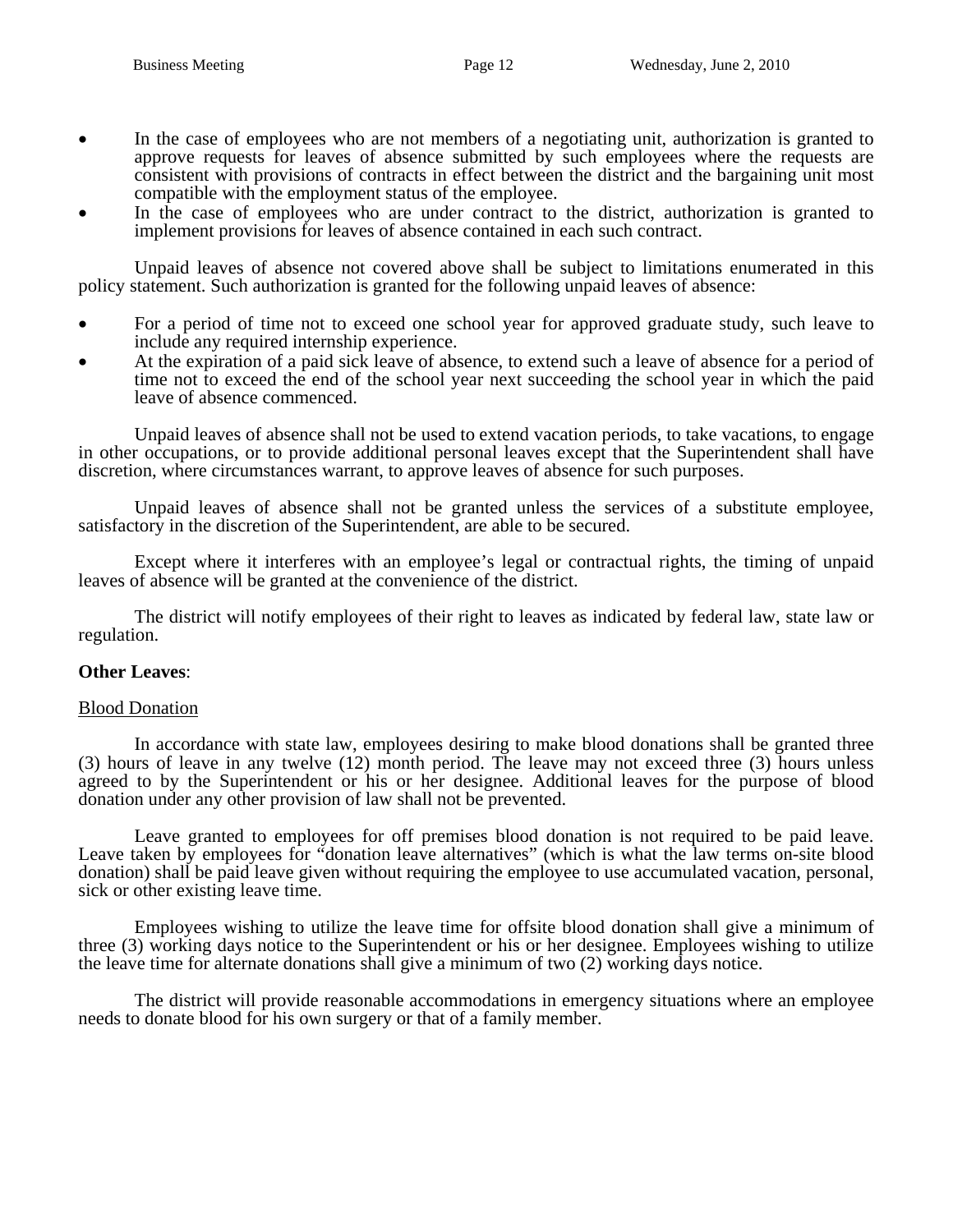Breast and Prostate Cancer Screening:

Employees shall be granted up to four (4) hours of leave on an annual basis to undertake a screening for breast cancer. Employees shall be granted up to four (4) hours of leave on an annual basis to undertake a screening for prostate cancer (i.e., male employees are entitled to a total of eight (8) hours for both screenings). This leave shall be paid leave and shall not be charged against any other leave to which the employee is entitled.

 Certification of testing may be requested from the employee of the district. Verification shall be produced in a timely fashion.

Ref: Civil Service Law § 159-b Labor Law § 202-j *Matter of Cruz et al v Wappingers CSD*, slip opinion (Supreme Court, Dutchess County, July 14, 2008) *Matter of Fringuello v Wappingers CSD*., slip opinion (Supreme Court, Dutchess County, July 15, 2008)

Adoption date:

Vote on the motion: Yes:

No:

Abstained:

Motion carried/defeated.

# **g. Recommendation: LINDENHURST MEMORIAL LIBRARY**

Recommended Action: Upon a motion made by Seconded by the following resolution is offered

RESOLVED that the Board of Education, upon the recommendation of the Superintendent, Accepts the Library's Cash Flow Schedule for the 2010-2011 school year as follows:

| July 1, 2010            | \$330,717  | December, 2010 | \$330,717   |
|-------------------------|------------|----------------|-------------|
| <b>August, 2010</b>     | \$330,717  | January, 2011  | \$330,717   |
| September, 2010         | \$330,717  | February, 2011 | \$330,717   |
| October, 2010           | \$330,717  | March, 2011    | \$330,717   |
| November, 2010          | \$330,717  | April, 2011    | \$992,144   |
|                         |            | <b>Total</b>   | \$3,968,597 |
| Note: See enclosed      |            |                |             |
| Vote on the motion:     | Yes:       |                |             |
|                         | No:        |                |             |
| Motion carried/defeated | Abstained: |                |             |
|                         |            |                |             |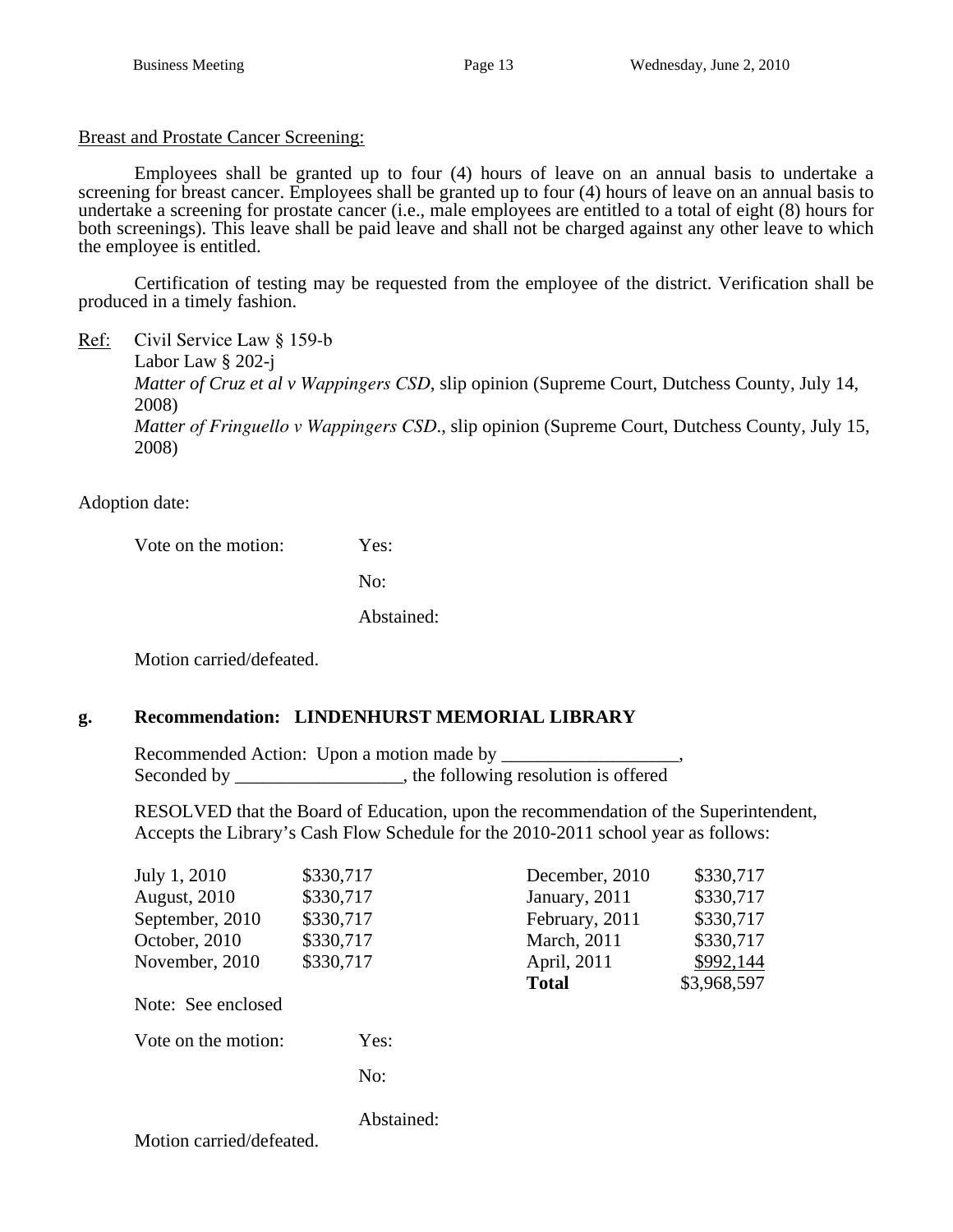# **h. Recommendation: SASBO Donation for Scholarship**

 Recommended Action: Upon a motion made by \_\_\_\_\_\_\_\_\_\_\_\_\_\_\_\_\_\_\_, Seconded by the following resolution is offered

RESOLVED that the Board of Education, upon the recommendation of the Superintendent, accept a donation of \$1,000.00 from the Suffolk Association of School Business Officials to be awarded as a scholarship.

Note: See enclosed

Vote on the motion: Yes:

No:

Abstained:

Motion carried/defeated.

# **i. Recommendation: OBSOLETE EQUIPMENT**

Recommended Action: Upon a motion made by Seconded by \_\_\_\_\_\_\_\_\_\_\_\_\_\_\_, the following resolution is offered

RESOLVED that the Board of Education, upon the recommendation of the Superintendent, approve the disposal of the following obsolete equipment:

- **ADMIN.** 10 Optiplex CPUs See attached
- **MIDDLE** 1 Weight Room Stepper
- **SHED** 1 Tanaka Weed Whacker # T059519 1 Tanaka Weed Whacker No # 1 Echo Weed Whacker No # 1 Toro Lawnmower # 001923 1 Toro 824 XL Snowblower # 210000345 1 Tanaka Weed Whacker # T659642

 **W. GATES -** 1 Tanaka Blower # 000359

Note: See enclosed

Vote on the motion: Yes:

No:

Abstained: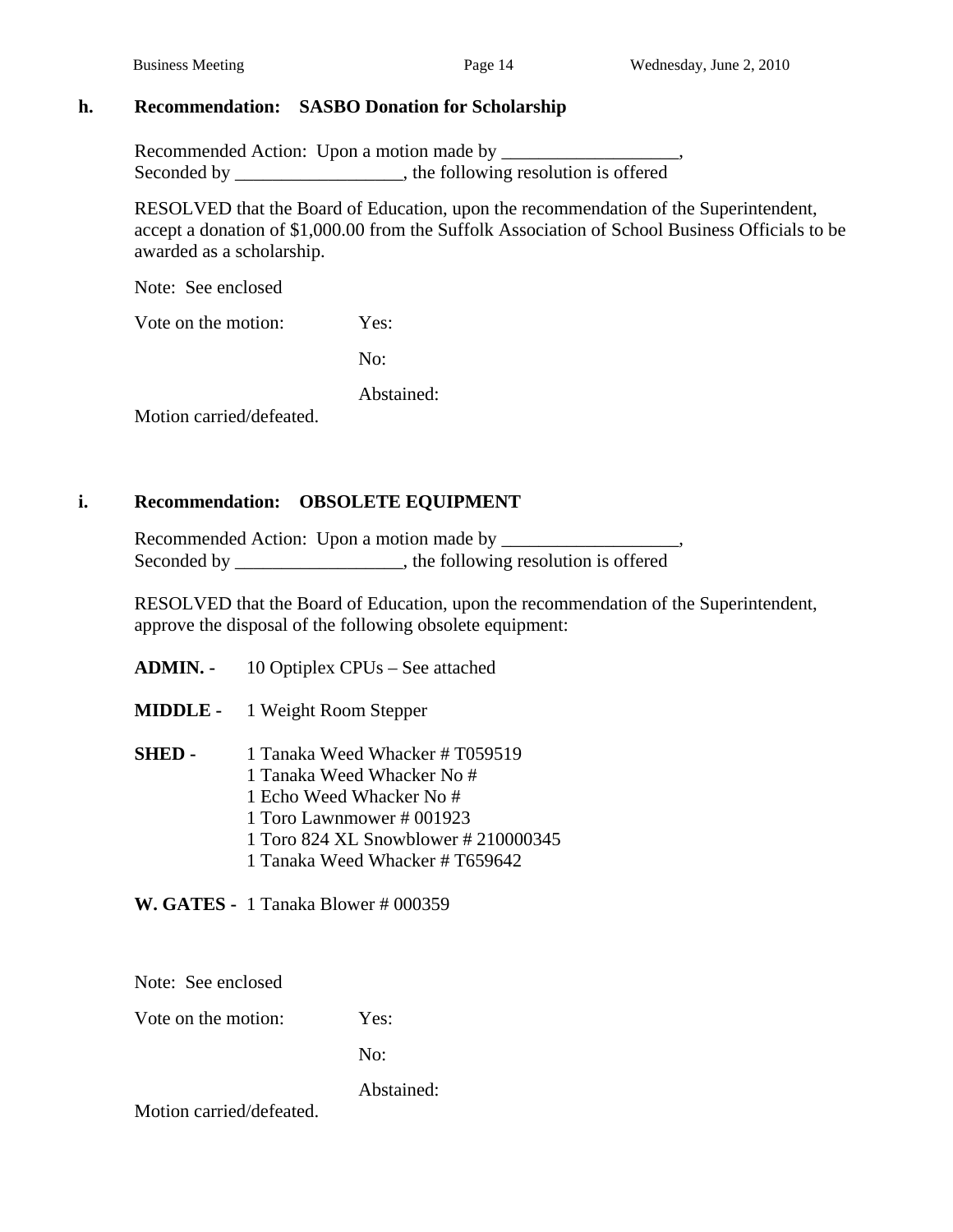### **j. Recommendation: BUDGET TRANSFERS**

 Recommended Action: Upon a motion made by \_\_\_\_\_\_\_\_\_\_\_\_\_\_\_\_\_\_\_, Seconded by \_\_\_\_\_\_\_\_\_\_\_\_\_\_\_\_\_, the following resolution is offered

RESOLVED that the Board of Education, upon the recommendation of the Superintendent, approve the attached Budget Transfers totaling \$52,030.45.

Note: See enclosed

Vote on the motion: Yes:

No:

Abstained:

Motion carried/defeated.

### **k. Recommendation: MSG VARSITY**

 Recommended Action: Upon a motion made by \_\_\_\_\_\_\_\_\_\_\_\_\_\_\_\_\_\_\_, Seconded by \_\_\_\_\_\_\_\_\_\_\_\_\_\_\_, the following resolution is offered

RESOLVED that the Board of Education, upon the recommendation of the Superintendent, approve the Extension of School Registration and Participation Agreement with MSG Varsity Network, LLC and authorizes the Superintendent to sign same.

Note: See enclosed

Vote on the motion: Yes:

No:

Abstained:

Motion carried/defeated.

### **l. Recommendation: DRIVERS' EDUCATION**

Recommended Action: Upon a motion made by Seconded by \_\_\_\_\_\_\_\_\_\_\_\_\_\_, the following resolution is offered

RESOLVED that the Board of Education, upon the recommendation of the Superintendent, approves the Drivers' Education Program covering the 2010-2011 school year and the summer of 2011.

Note: See enclosed

Vote on the motion: Yes:

No:

Abstained: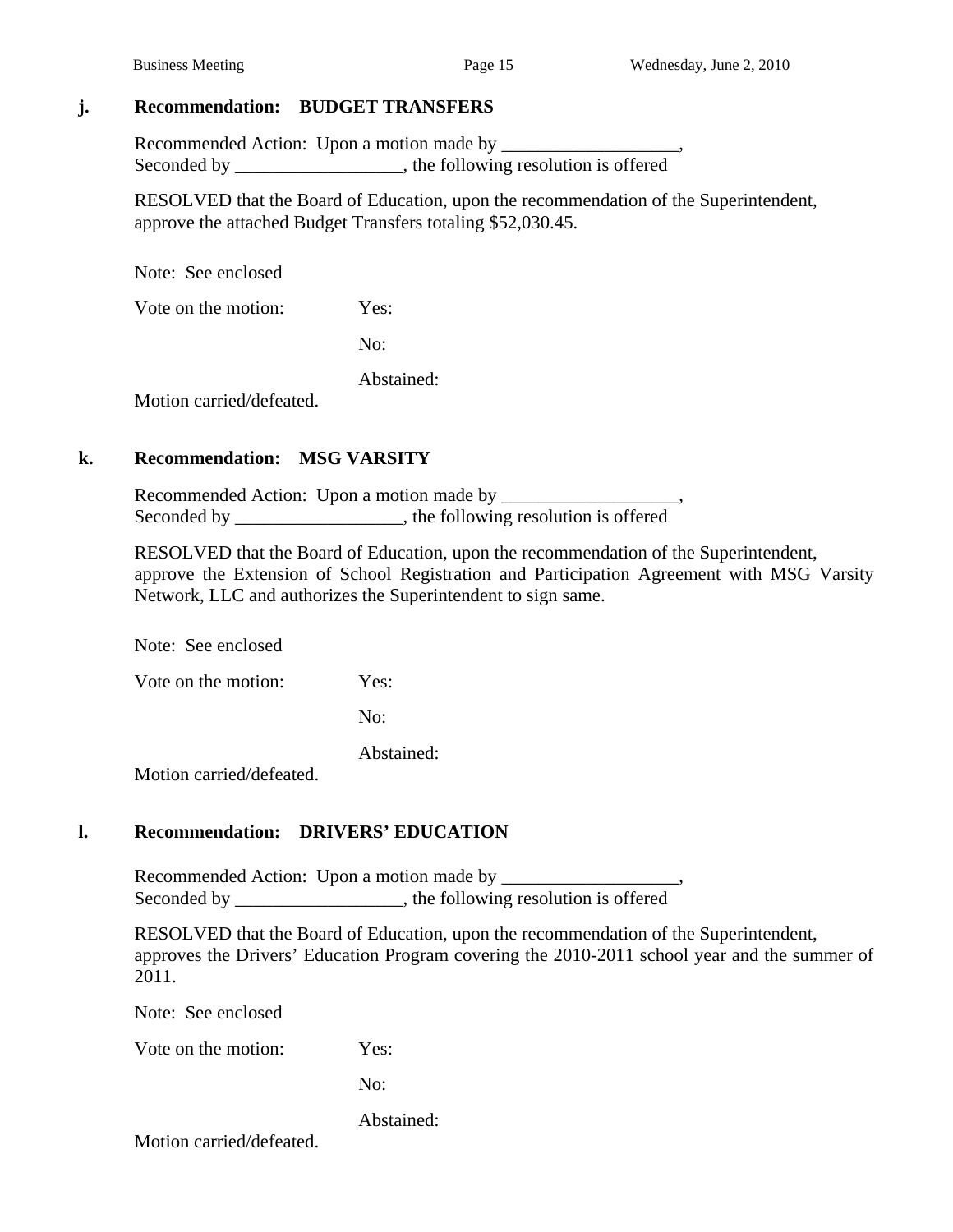# **11. SCHEDULES**

| Schedule | A-1 No. 16           | Personnel, Instructional Resignations & Terminations                   |
|----------|----------------------|------------------------------------------------------------------------|
| Schedule | A-1 No. 14 C         | <b>Coaching Assignments</b>                                            |
| Schedule | A-1 No. 11 S         | <b>Athletic Supervision</b>                                            |
| Schedule | A-2 No. 14           | Personnel Instructional – Leave of Absence                             |
| Schedule | A-3 No. 67           | Personnel, Instructional Appointments                                  |
| Schedule | A-3 No. 68           | Personnel, Instructional Appointments                                  |
| Schedule | A-5 No. 4            | Personnel, Instructional – Tenure                                      |
| Schedule | AS-1 No. 13          | Substitute Personnel Instructional – Resignations $\&$<br>Terminations |
| Schedule | AS-3 No. 21          | <b>Substitute Personnel Appointments</b>                               |
| Schedule | <b>B-1</b> No. PT 12 | Non-Instructional Personnel Resignations &<br>Terminations             |
| Schedule | B-3 No. PT 17        | Non-Instructional Appointments – Part Time                             |
| Schedule | No. 29<br>D          | <b>Pupil Personnel Services</b>                                        |